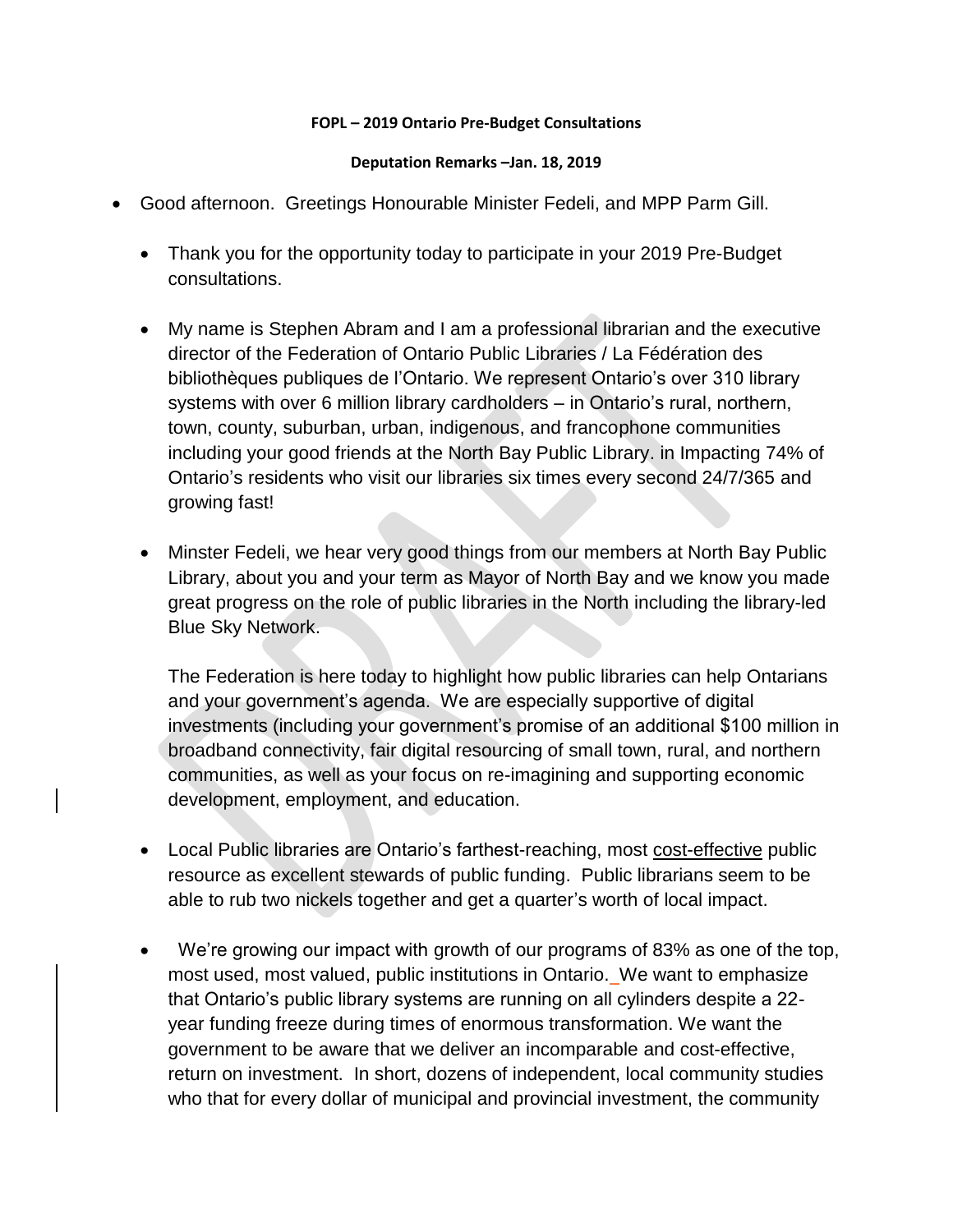enjoys, on average, over \$5 in raw economic return. Indeed, our *total* economic and social return on investment (in 8 new 2018/9 studies published under Ontario government special funding) showed an enviable return of **2,700 per cent!** We help millions of regular people in virtually every community across Ontario – large and small – reach their potential.

- We're Ontario's original community hubs, with a proven history of responding to and reflecting local priorities. We welcome being consulted on your regional government review,
- This includes providing access to job training and re-training programs, small business supports, reliable broadband internet, high-quality children's programs for young families, ER diversion, – as well as supporting self-directed lifelong learning.
- Our contribution to the digital capacity of Ontario's small, rural, remote and northern communities is especially important. Coming from Nipissing, I am sure you're very aware of how local people and communities. East Ferris, your home town, have been vocal about the need for increased access to broadband, and the role that the public library plays in making sure that people in smaller communities have access to the same digital resources as those in Toronto. A new resident of North Bay and local library cardholder was shocked to discover that they had lost their access to Lynda.com which they had enjoyed in Windsor. Your government could – quickly – implement a province-wide and increase the digital learning capacity for all – through the public library network infrastructure.
- Our libraries drive and sustain economic development, especially for the people in smaller towns, northern, indigenous, and rural communities.
- We're also a lifeline for seniors, keeping them involved and active in their communities as they move through life.
- And in many communities, we're the frontline access point for digital Ontario government services and transactions through a formal partnership with ServiceOntario
- That is to say, public libraries deliver a big return on investment despite just \$2 per resident in annual funding.